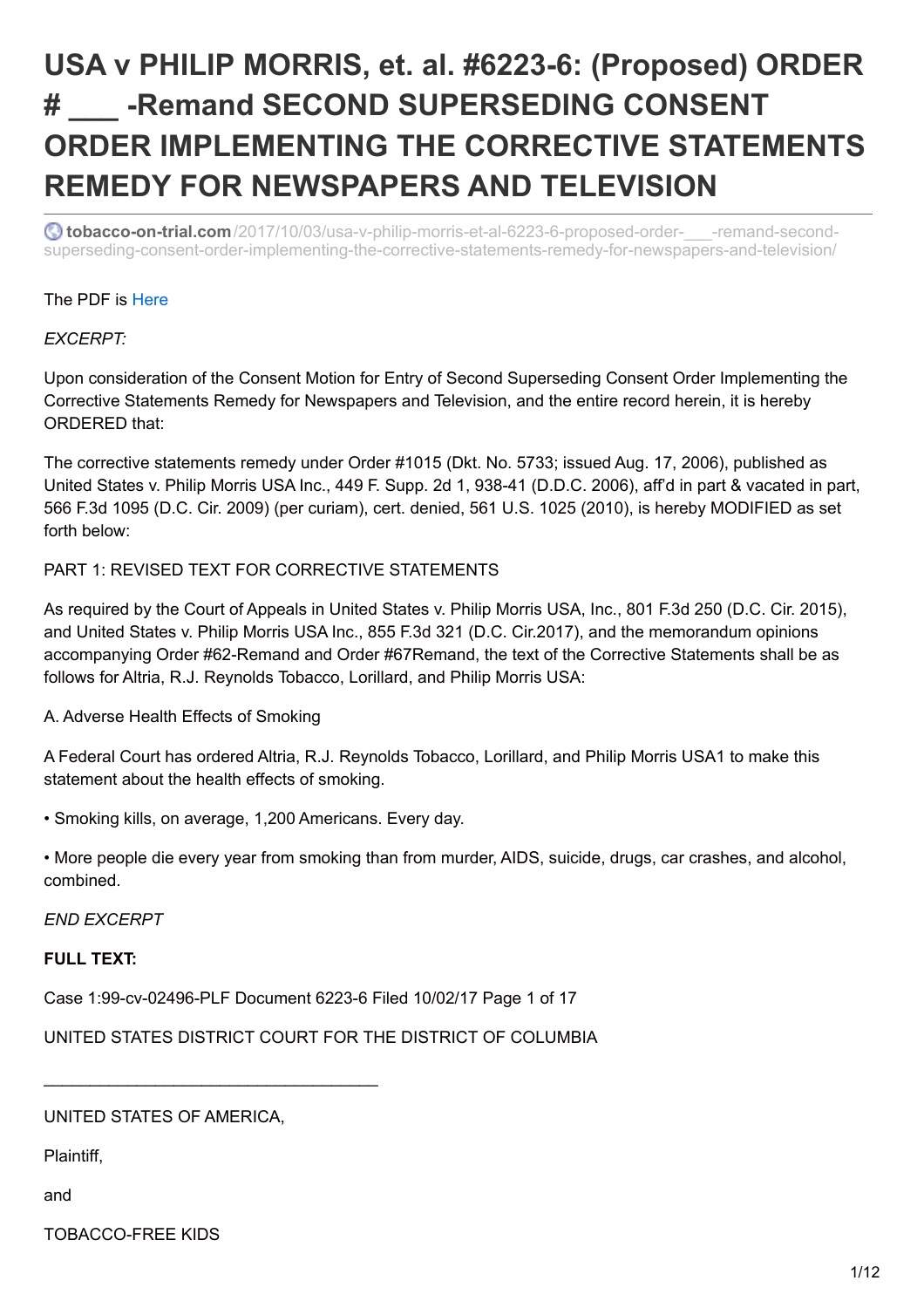# ACTION FUND, et al.

Plaintiff-Intervenors

v.

PHILIP MORRIS USA INC., et al.,

Defendants,

and

ITG BRANDS, LLC, et al.,

Post-Judgment Parties Regarding Remedies.

Civil Action No. 99-CV-2496 (PLF)

Next scheduled court appearance: NONE

\_\_\_\_\_\_\_\_\_\_\_\_\_\_\_\_\_\_\_\_\_\_\_\_\_\_\_\_\_\_\_\_\_\_\_\_

(Proposed) ORDER # - Remand

SECOND SUPERSEDING CONSENT ORDER IMPLEMENTING THE CORRECTIVE STATEMENTS REMEDY FOR NEWSPAPERS AND TELEVISION

Upon consideration of the Consent Motion for Entry of Second Superseding Consent Order Implementing the Corrective Statements Remedy for Newspapers and Television, and the entire record herein, it is hereby ORDERED that:

The corrective statements remedy under Order #1015 (Dkt. No. 5733; issued Aug. 17, 2006), published as United States v. Philip Morris USA Inc., 449 F. Supp. 2d 1, 938-41 (D.D.C.

1

Case 1:99-cv-02496-PLF Document 6223-6 Filed 10/02/17 Page 2 of 17

2006), aff'd in part & vacated in part, 566 F.3d 1095 (D.C. Cir. 2009) (per curiam), cert. denied, 561 U.S. 1025 (2010), is hereby MODIFIED as set forth below:

PART 1: REVISED TEXT FOR CORRECTIVE STATEMENTS

As required by the Court of Appeals in United States v. Philip Morris USA, Inc., 801 F.3d 250 (D.C. Cir. 2015), and United States v. Philip Morris USA Inc., 855 F.3d 321 (D.C. Cir.2017), and the memorandum opinions accompanying Order #62-Remand and Order #67Remand, the text of the Corrective Statements shall be as follows for Altria, R.J. Reynolds Tobacco, Lorillard, and Philip Morris USA:

## A. Adverse Health Effects of Smoking

A Federal Court has ordered Altria, R.J. Reynolds Tobacco, Lorillard, and Philip Morris USA1 to make this statement about the health effects of smoking.

• Smoking kills, on average, 1,200 Americans. Every day.

• More people die every year from smoking than from murder, AIDS, suicide, drugs, car crashes, and alcohol, combined.

• Smoking causes heart disease, emphysema, acute myeloid leukemia, and cancer of the mouth, esophagus, larynx, lung, stomach, kidney, bladder, and pancreas.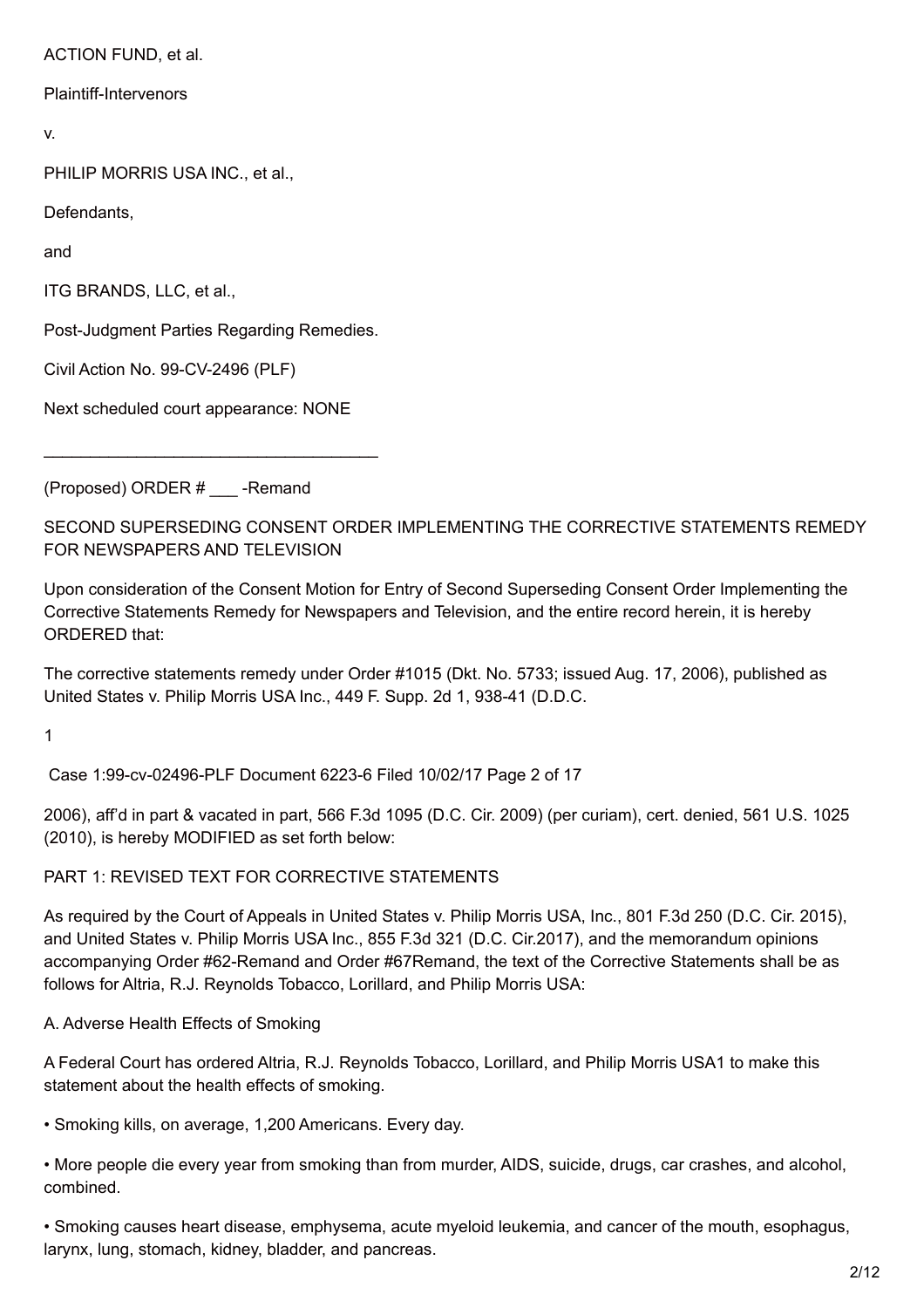• Smoking also causes reduced fertility, low birth weight in newborns, and cancer of the cervix. B. Addictiveness of Smoking and Nicotine A Federal Court has ordered Altria, R.J. Reynolds Tobacco, Lorillard, and Philip Morris USA to make this statement about the addictiveness of smoking and nicotine.

• Smoking is highly addictive. Nicotine is the addictive drug in tobacco.

• Cigarette companies intentionally designed cigarettes with enough nicotine to create and sustain addiction.

1 For all statements, wherever the company names are listed they will appear in the sequence detailed in the substantive specifications below.

2

Case 1:99-cv-02496-PLF Document 6223-6 Filed 10/02/17 Page 3 of 17

• It's not easy to quit.

• When you smoke, the nicotine actually changes the brain – that's why quitting is so hard.

C. Lack of Significant Health Benefit from Smoking "Low Tar," "Light," "Ultra Light," "Mild," and "Natural" **Cigarettes** 

A Federal Court has ordered Altria, R.J. Reynolds Tobacco, Lorillard, and Philip Morris USA to make this statement about low tar and light cigarettes being as harmful as regular cigarettes.

• Many smokers switch to low tar and light cigarettes rather than quitting because they think low tar and light cigarettes are less harmful. They are not.

• "Low tar" and "light" cigarette smokers inhale essentially the same amount of tar and nicotine as they would from regular cigarettes.

• All cigarettes cause cancer, lung disease, heart attacks, and premature death – lights, low tar, ultra lights, and naturals. There is no safe cigarette.

D. Manipulation of Cigarette Design and Composition to Ensure Optimum Nicotine Delivery

A Federal Court has ordered Altria, R.J. Reynolds Tobacco, Lorillard, and Philip Morris USA to make this statement about designing cigarettes to enhance the delivery of nicotine.

• Altria, R.J. Reynolds Tobacco, Lorillard, and Philip Morris USA intentionally designed cigarettes to make them more addictive.

• Cigarette companies control the impact and delivery of nicotine in many ways, including designing filters and selecting cigarette paper to maximize the ingestion of nicotine, adding ammonia to make the cigarette taste less harsh, and controlling the physical and chemical make-up of the tobacco blend.

• When you smoke, the nicotine actually changes the brain – that's why quitting is so hard.

E. Adverse Health Effects of Exposure to Secondhand Smoke

A Federal Court has ordered Altria, R.J. Reynolds Tobacco, Lorillard, and Philip Morris USA to make this statement about the health effects of secondhand smoke.

• Secondhand smoke kills over 38,000 Americans each year.

3

Case 1:99-cv-02496-PLF Document 6223-6 Filed 10/02/17 Page 4 of 17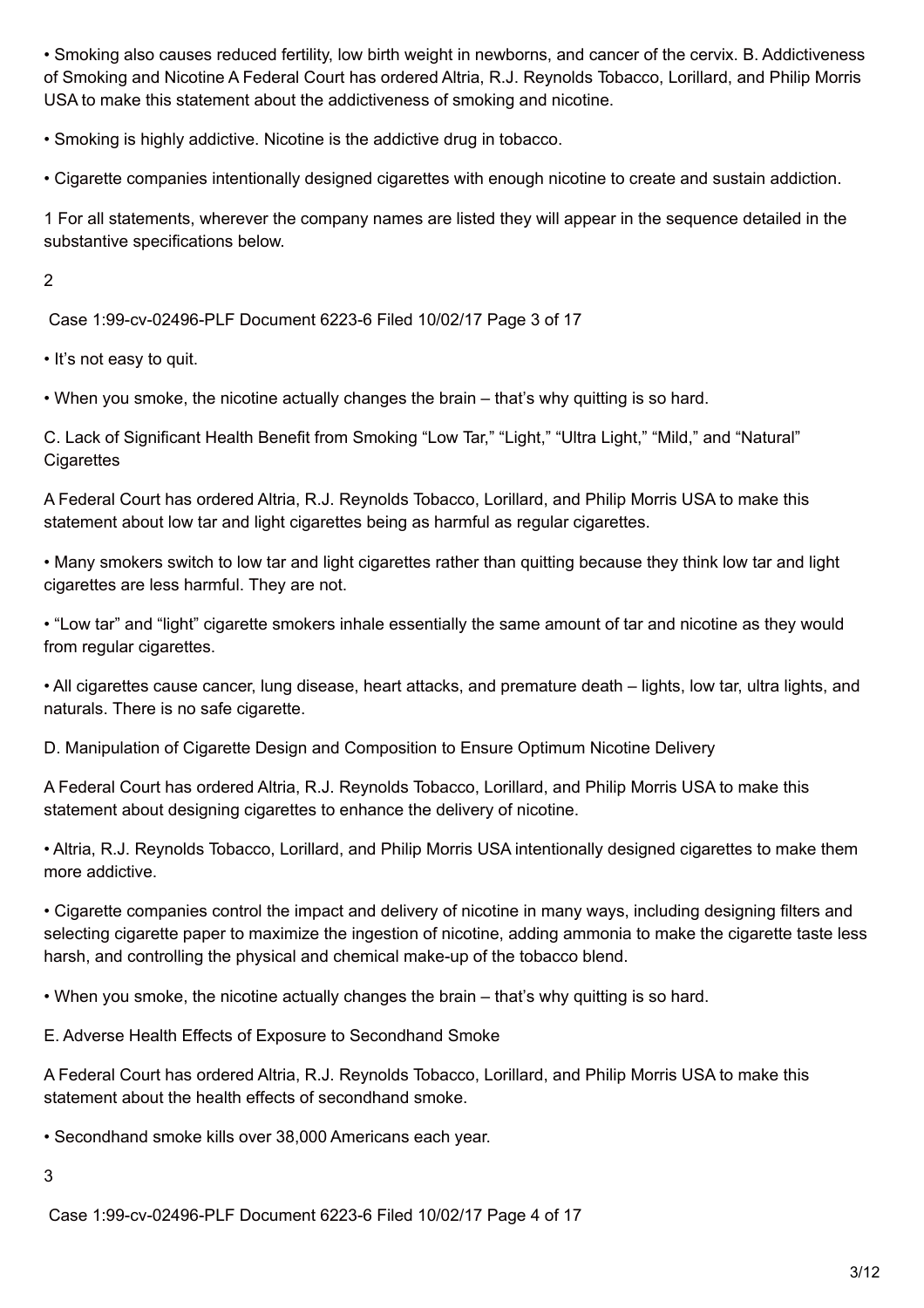• Secondhand smoke causes lung cancer and coronary heart disease in adults who do not smoke.

• Children exposed to secondhand smoke are at an increased risk for sudden infant death syndrome (SIDS), acute respiratory infections, ear problems, severe asthma, and reduced lung function.

• There is no safe level of exposure to secondhand smoke.

PART 2: REVISED IMPLEMENTATION SPECIFICATIONS FOR CORRECTIVE STATEMENTS FOR NEWSPAPERS AND TELEVISION

I. Definitions

A. "Benchmark timeslot" for a particular month means the timeslot that received the fewest average impressions (18-99+) among CBS, ABC, and NBC, Monday through Thursday, between 7:00 p.m. and 9:59 p.m., during the most recent three-month period that ended a full month before the month in question.

B. "Corrective Statements" or "Statements" mean the text of the statements set forth in Part 1 above.

C. "Defendants" means Altria, R.J. Reynolds Tobacco Company, Lorillard Tobacco Company, and Philip Morris USA. To the extent any obligations under this Second Superseding Consent Order Implementing the Corrective Statements Remedy for Newspapers and Television pertaining to Lorillard Tobacco Company have been transferred to R.J. Reynolds Tobacco Company, as contemplated by the Notice of Transaction Involving Defs. R.J. Reynolds Tobacco Company and Lorillard Tobacco Company (Dkt. No. 6141; filed Apr. 7, 2015), such obligations shall apply to R.J. Reynolds Tobacco Company. The obligations of the Remedies Parties as a result of that transaction and Order #56-Remand (Dkt. No. 6151; issued June 8, 2015), are set out in Order #56- Remand and Order #64-Remand (Dkt. No. 6195; issued April 19, 2016).

4

Case 1:99-cv-02496-PLF Document 6223-6 Filed 10/02/17 Page 5 of 17

D. "Defendant" means the individual company that is making the Corrective Statement.

E. "Exhibit," unless the context indicates otherwise, will refer to exhibits filed with the Consent Motion (filed October 2, 2017) for Entry of Second Superseding Consent Order Implementing Corrective Statements Remedy for Newspapers and Television.

F. "Remedies Parties" refers to ITG Brands, LLC ("ITG Brands"), Commonwealth Brands, Inc. ("Commonwealth"), and Commonwealth-Altadis, Inc. ("Commonwealth-Altadis").

G. "No Sunday exception rule" refers to the concept that for any newspaper that does not publish on the Sunday for which Corrective Statements are required, the Corrective Statement will instead appear in that newspaper in the first section of the Friday edition immediately preceding that Sunday.

H. "Preamble Text" refers to the portion of the text of each Corrective Statement that begins with the words "A Federal Court" and precedes the bulleted text.

I. "Remedial Order" refers to Order #1015 in United States v. Philip Morris USA Inc. et al.

J. "Spanish version" of the Statements refers to the text of the Statements translated into Spanish, as set forth in Exhibits 1 and 2.

K. "Trigger Date" for publication in newspaper and on television means the date on which publication in newspapers and on television will begin. Provided that this Second Superseding Consent Order Implementing Corrective Statements Remedy for Newspapers and Television is entered on or before October 13, 2017, Defendants will purchase the placement of the Corrective Statements in newspapers and on television to begin on November 26, 2017. To the extent the Court enters this Order after October 13, 2017, the "Trigger Date" will be the first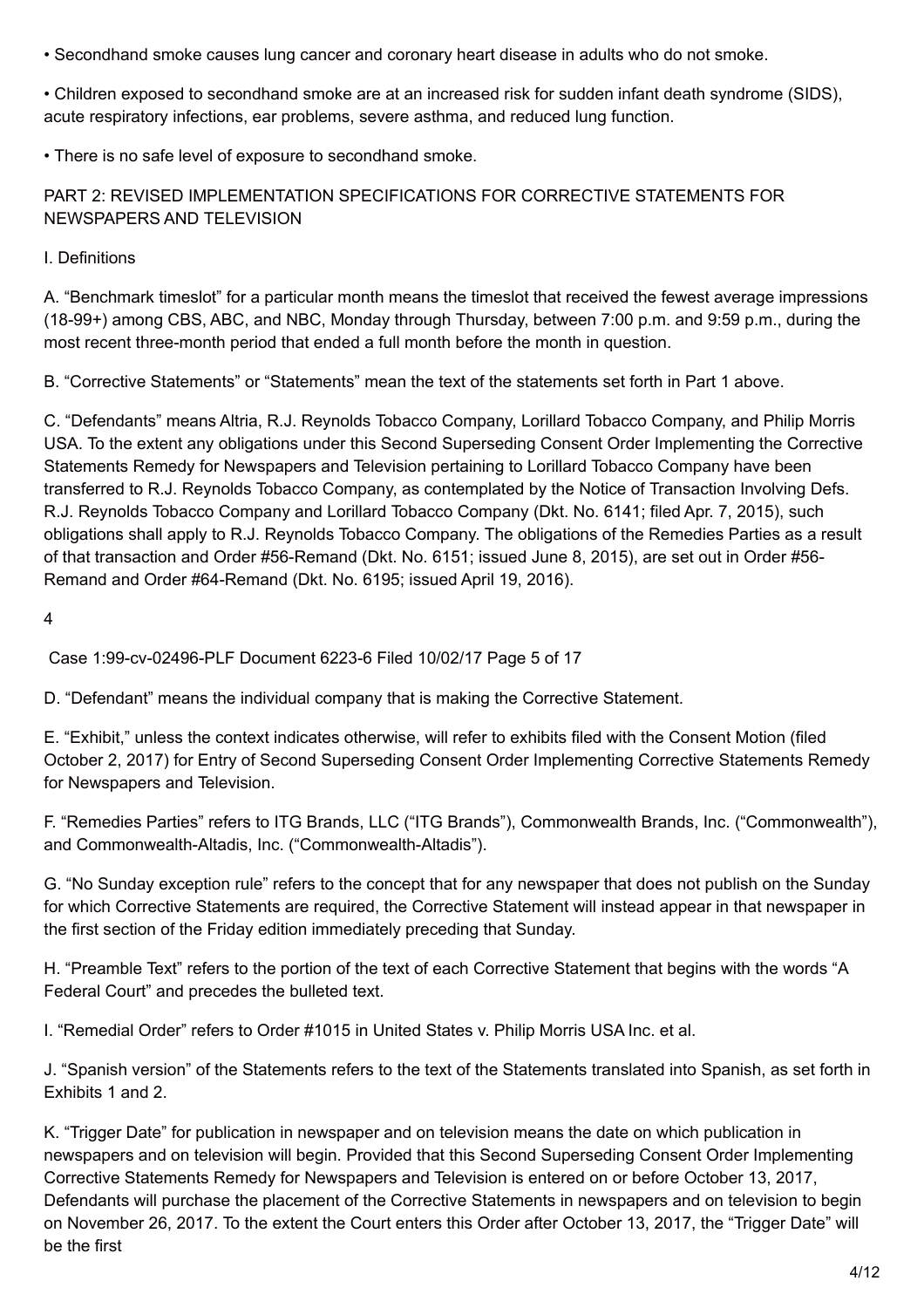## Case 1:99-cv-02496-PLF Document 6223-6 Filed 10/02/17 Page 6 of 17

Sunday 56 days after the date of the Court's entry of the Order. For clarity, nothing in this Order alters the definition of Trigger Date or the implementation deadlines for websites or package onserts as set forth in Order #64-Remand.

II. Corrective Statements In Newspapers

1. The Defendants will purchase a full newspaper page in the first section of the Sunday edition of the following newspapers, on the schedule listed in Paragraph 6 below: Atlanta Journal-Constitution; Boston Globe; Charlotte Observer; Chicago Sun-Times; Chicago Tribune; Dallas Morning News; Houston Chronicle; Los Angeles Times; Miami Herald; New York Daily News; New York Times; Philadelphia Inquirer; Richmond Times-Dispatch; San Francisco Chronicle; Tampa Bay Times (formerly St. Petersburg Times); USA Today; Wall Street Journal; Washington Post; the newspapers published by Eastern Group Publications; San Francisco La Oferta Review (NAHP); Chicago Lawndale News (NAHP); La Voz De Houston; New Jersey Star-Ledger; Detroit Free Press; Commercial Appeal (Memphis, TN); Baltimore Sun; New Orleans Times-Picayune; Clarion-Ledger (Jackson, MS); Birmingham News; News Journal (Wilmington, DE); Charleston Post & Courier; Arizona Informant; Little Rock Sun Community Newspaper; Denver Weekly News; Inner City News (CT); Gary Crusader; Louisville Defender; Insight News (MN); St. Louis American; Omaha Star; Call & Post (OH); the newspapers published by KGL Media Group, Inc. d/b/a Sesh Communications; Black Chronicle (OK); Skanner (Portland , OR, and Seattle); and Milwaukee Courier.

2. In the event any newspaper listed in this Section is no longer in print or online, Defendants will notify Plaintiffs. The parties will jointly select an alternative newspaper in approximately the same market.

6

## Case 1:99-cv-02496-PLF Document 6223-6 Filed 10/02/17 Page 7 of 17

3. Each newspaper placement will contain one of the five Corrective Statements in its entirety. Altria, R.J. Reynolds Tobacco Company, Lorillard, and Philip Morris USA will each be listed first on one date. As to the remaining date, R.J. Reynolds Tobacco Company will be listed first. This listing of the companies will satisfy the requirement to identify the Defendant making the Corrective Statement.

4. Each Corrective Statement will be substantially similar to and meet the specifications depicted in Exhibit 3. The font family shall be Univers LT Std. For a newspaper of 11.55 inches wide by 21 inches tall, the preamble shall be Univers Light, 40 point font size, and 68 point leading, and have approximately 155 points of white space below, as shown in the Exhibit 3 mock ups. The bullet list shall be Roman, 30 point with .50 stroke, 40 point leading, and have between 48 and 58 points of white space after each bulleted phrase, with additional emphasized words in Univers Black font, as shown in the Exhibit 3 mock ups. The bulleted text shall be indented one 1-inch tab-stop, with the bullets positioned 0.25 inches to the left of the indented text. Corrective Statements in newspaper pages of other sizes shall be adjusted proportionately. The Corrective Statements will use black text on a white background.

To the extent a newspaper requires it, the word "advertisement" shall appear in Univers Light, 10 point font size, at the top center of the page. The text of each Corrective Statement will be centered vertically on the page, leaving equal white space above the first line of the preamble and after the last line of the bulleted text.

5. The Corrective Statements published in Spanish-language newspapers will be the same, but will use the Spanish version of the Corrective Statements in Exhibit 1.

6. Defendants will purchase the placement of the Corrective Statements to occur on the following schedule, applying the No Sunday exception rule: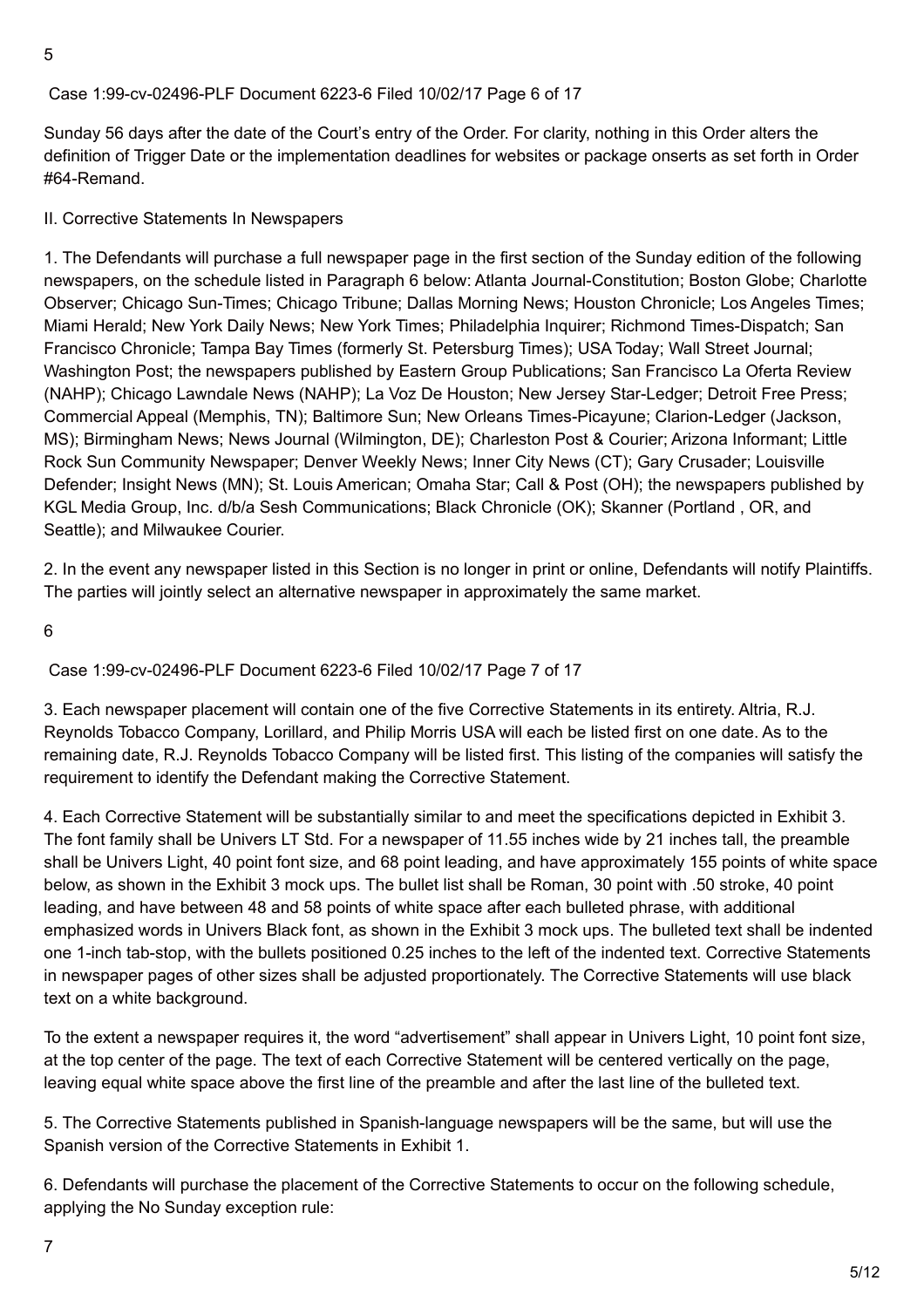Case 1:99-cv-02496-PLF Document 6223-6 Filed 10/02/17 Page 8 of 17

a. The publication of the Adverse Health Effects of Smoking Statement (Statement A) in the Sunday editions of the Trigger Date.

b. The publication of the Addictiveness of Smoking and Nicotine Statement (Statement B) in the Sunday editions of the 2nd Sunday following the Trigger Date.

c. The publication of the Lack of Significant Health Benefit from Lights Statement (Statement C) in the Sunday editions of the 6th Sunday following the Trigger Date.

d. The publication of the Manipulation of Cigarette Design Statement (Statement D) in the Sunday editions of the 10th Sunday following the Trigger Date.

e. The publication of the Secondhand Smoke Statement (Statement E) in the Sunday editions of the 14th Sunday following the Trigger Date.

7. Defendants will also run the Corrective Statements in the online versions of each newspaper in which they are placed. Each such Corrective Statement will be substantially similar to and meet the specifications depicted in Exhibit 4. Defendants will purchase the online space in a size of at least 300 x 250 pixels (if horizontal) or 300 x 600 pixels (if vertical). Defendants will purchase the space with preference for the highest available location on the home page that can accommodate such size, and if no such space is available, the next most visited location on the website. Defendants will purchase the online space for a duration that will be equivalent to a day run, based on the highest typical daily number of home page impressions for the online publication year, and, if that information is not available, then the average daily number of home page impressions for the online publication year. Defendants will use best efforts to have the online placement appear on the same weekend (Friday through Sunday) the print Corrective Statement appears. The online placement will stop appearing when the total number of impressions are achieved.

8

Case 1:99-cv-02496-PLF Document 6223-6 Filed 10/02/17 Page 9 of 17

8. Each online Corrective Statement will appear as an animation in Flash or JavaScript, with two screens (the first screen for the preamble; the second screen for the bulleted text). Upon the initial view, the first screen will appear for 15 seconds (or as close as reasonably practicable), followed by the second screen, which will appear for 15 seconds (or as close as reasonably practicable). The screens will not rotate beyond any animation time limit established by the website, except to the extent re-initiated by a viewer (who may play or stop the animation at the viewer's discretion). If the website establishes any animation time limit, the loop will end on the second screen. Defendants will submit animated GIFs with two screens capturing the entire Corrective Statement to websites that do not support Flash or JavaScript, as a default for viewing by users who cannot view animated Corrective Statements in Flash, JavaScript, or other animated formats. The format of the online Corrective Statements is subject to the approval of the website owners, and adjustments to the online format may from time to time be necessary to meet the website owner requirements.

9. For online-placements, the font family shall be Arial Regular. For a placement 300 x 250 pixels, the preamble in frame 1 shall be 21 pixels Arial Regular and have between 25 and 31 pixels leading (as reflected in the Exhibit 4 mock ups). In frame 2, the bullet list shall be 13 pixels Arial Regular with 13 pixels leading, with 10.5 pixels of white space after each bulleted phrase, with additional emphasized words in Arial Bold font, as shown in Exhibit 4. The Corrective Statements will use black text on a white background. The copy for frame 1 and frame 2 shall be centered vertically in the frame leaving equal white space above the first line and below the last line of text. Corrective Statements in online placements of other sizes shall be adjusted proportionately.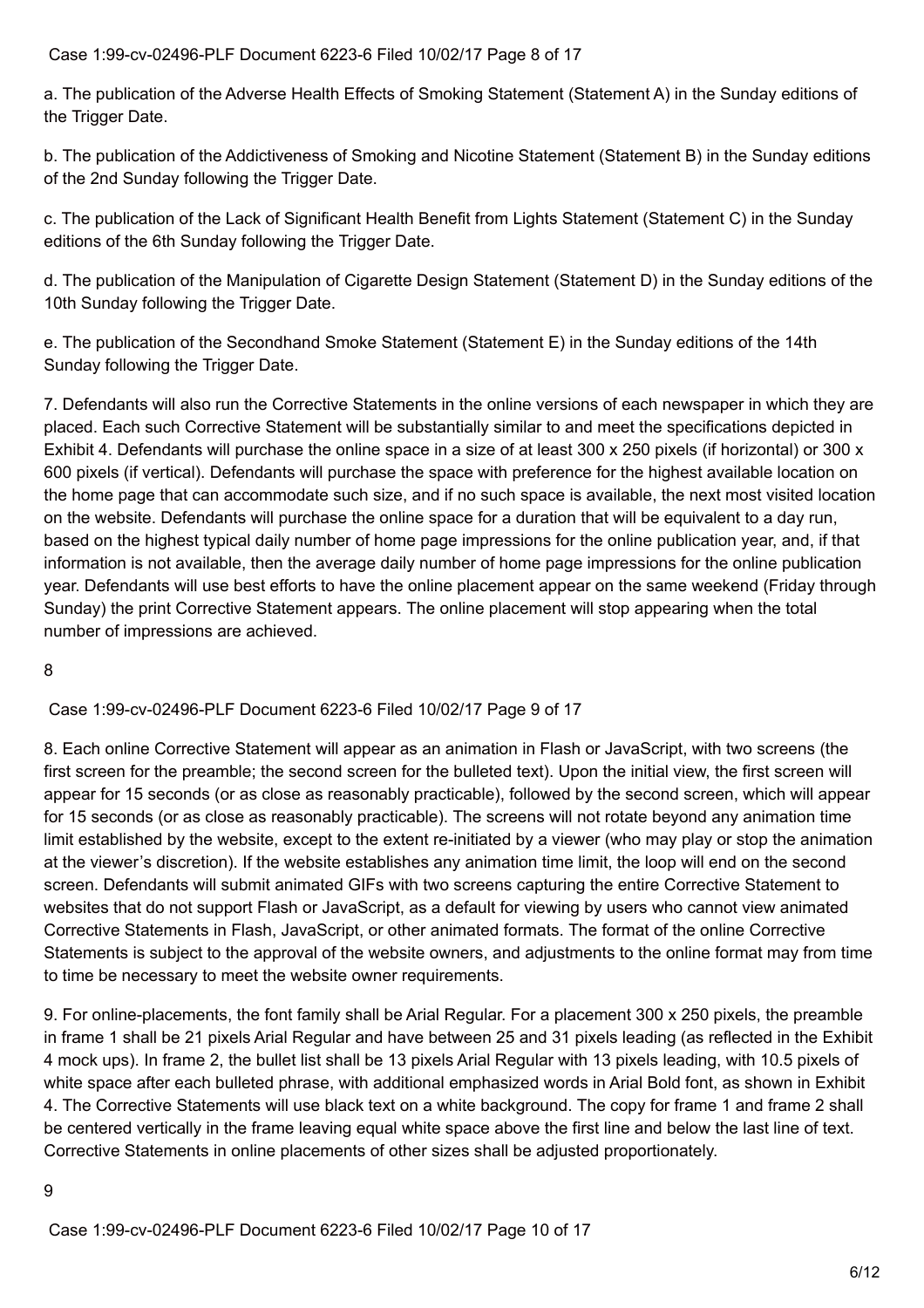10. For online-placements, Paragraph 3 above will govern the order in which the Defendants are identified.

# III. Corrective Statements on Television

1. Each Defendant will place the Corrective Statements ("spots") on its choice of the three major television networks – CBS, ABC, or NBC. During each month, Defendants may also place up to one-third of the spots on programs on other channels and networks that, during the most recent three-month period that ended a full month before the month in question, had an overall audience (18-99+) at least as large as the benchmark timeslot, so long as Defendants use their best efforts to ensure that each such selected program has more African American viewers than the benchmark timeslot. The TV spots will run a total of five times per week, subject to the availability of network time and upon approval of the network(s) on which the spots will air.

2. The five TV spots to be run each week will be run by each Defendant at its choice between 7:00 p.m. and 10:00 p.m. in the time zone in which the spot airs, between Monday and Thursday, for one year.

3. The spots will run for 52 weeks. In the event that lack of availability of network time precludes Defendants from purchasing all spots within the one-year period, Defendants will continue to purchase spots until they have run each Corrective Statement at least 50 times and have run a total of 260 spots.

4. On a bi-weekly basis during the time period in which the TV spots will run, Defendants will notify Plaintiffs at least one week in advance of the programs, channels/networks, and timeslots of their placements for the forthcoming two weeks. If any of those placements will be made on a program allowed under the second sentence of paragraph 1 in this Section, Defendants will also provide all viewership data, including referencing the source

## 10

# Case 1:99-cv-02496-PLF Document 6223-6 Filed 10/02/17 Page 11 of 17

of the data, from which they determined the program meets all the requirements of the benchmark timeslot and allowed in calculating its overall and African American audience sizes (18-99+).

5. The TV spots will be those in Exhibit 5, other than as required to alter the sequence of company names in the copy and in the "paid for by" footer. The following statements (A, C, D, and E) will be placed in 45-second spots: "Adverse Health Effects of Smoking," "Lack of Significant Health Benefit from Lights," "Manipulation of Cigarette Design" and "Secondhand Smoke." The following Statement (B) will be placed in a 30-second spot: "Addictiveness of Smoking and Nicotine."

6. The TV spots will contain the words "Under court order, paid for by Altria, R.J. Reynolds Tobacco, Lorillard, and Philip Morris USA." In both the text of the Corrective Statement and the "paid for" footer, Altria, R.J. Reynolds Tobacco Company, Lorillard, and Philip Morris USA will each be listed first on at least one spot per week. For the final spot each week, R.J. Reynolds Tobacco Company will be listed first.

7. Defendants shall commence airing the TV spots the week immediately following the Trigger Date.

# IV. Additional Provisions

1. This Second Superseding Consent Order Implementing the Corrective Statements Remedy for Newspapers and Television modifies certain provisions of Order #1015, but does not modify the deadline for Defendants' and (where applicable under Order #56-Remand, the Remedies Parties') document depository obligations, which will continue until September 1,

11

Case 1:99-cv-02496-PLF Document 6223-6 Filed 10/02/17 Page 12 of 17

2021. See Order #1021 (Dkt. No. 5765; issued Sept. 20, 2006). Where the terms of this Order differ from Order #1015 with respect to the publication of the Corrective Statements in newspapers and on television, this Order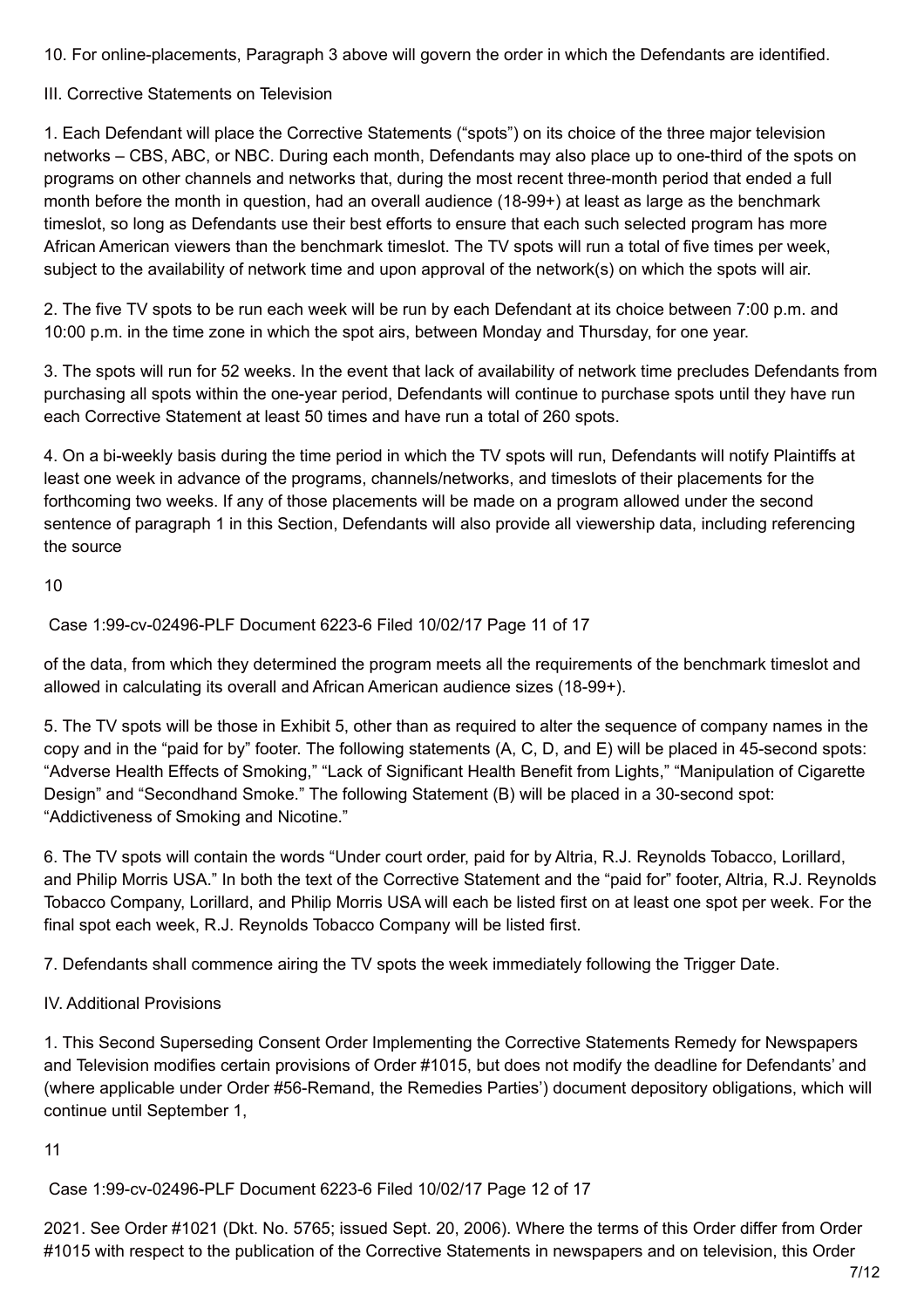will govern. This Order does not address publication of the Corrective Statements on websites or package onserts; those issues have been addressed in Order #64-Remand and nothing in this Order changes those provisions. Any subsequent agreement on publication of Corrective Statements on package onserts or websites will be addressed in a further (proposed) Consent Order that the parties intend to submit subsequently. Exhibit 2 to the parties' Consent Motion for Entry of this Order provides the Spanish-language text for the Remedies Parties that the parties expect will be incorporated in the further (proposed) Consent Order that the parties intend to submit subsequently. Apart from this exhibit's being incorporated by reference in the definition of "Spanish Version," this Order does not address the obligations of the Remedies Parties with respect to Corrective Statements; those issues have been addressed in Order #56-Remand and Order #64-Remand and (apart from the definition of "Spanish Version") nothing in this Order changes those provisions. Any subsequent agreement on the obligations of the Remedies Parties with respect to Corrective Statements will be addressed in the further (proposed) Consent Order that the parties intend to submit subsequently. This Order does not resolve the outstanding issue of Corrective Statements in retail point-of-sale displays.

2. The Corrective Statement formats specified above are intended to be comprehensive. No Defendant shall alter, modify, or add to the specified elements of these formats, and no additional text, images, voice-over or other elements may be included.

3. Defendants shall be responsible for the placement of all Corrective Statements in the media described herein; and for the production of the Corrective Statements in all media

12

Case 1:99-cv-02496-PLF Document 6223-6 Filed 10/02/17 Page 13 of 17

described herein other than TV spots. Specific implementations for newspapers and television were filed as Exhibits to the Consent Motion for Entry of this order.

4. The parties agree that, if the parties' (Proposed) Second Superseding Consent Order Implementing the Corrective Statements Remedy for Newspapers and Television is approved by the district court without modification, then Defendants and the Remedies Parties will not challenge on appeal this Second Superseding Consent Order for Newspapers and Television, and the specific implementation executions for newspapers and television will commence on the schedule specified herein. However, should the district court modify any term or requirement in the parties' (Proposed) Second Superseding Consent Order Implementing the Corrective Statements Remedy for Newspapers and Television, no party waives or abandons any appeal or appellate rights or argument, and the parties reserve the right to seek different requirements than those stated herein.

5. Defendants and the Remedies Parties' agreement to these terms and to these executions of the language of the Corrective Statements shall not be deemed or construed as an admission of the Defendants or the Remedies Parties, collectively or individually.

6. Nothing in this Order precludes Plaintiffs from seeking further relief of any kind based on violations of the Remedial Order injunction not related to the requirements of this agreement, or from presenting any argument not based on this agreement in defense of the Court- ordered Corrective Statements or Remedial Order.

7. The United States' agreement to these terms does not constitute, and shall not be used as evidence of, permission or authorization to advertise cigarettes on websites or social media notwithstanding the Broadcast Ban, 15 U.S.C. § 1335.

13

Case 1:99-cv-02496-PLF Document 6223-6 Filed 10/02/17 Page 14 of 17

8. This Second Superseding Consent Order Implementing the Corrective Statements Remedy for Newspapers and Television is the complete agreement of the parties as to the implementation of the corrective statement remedy in newspapers and on television and supersedes any prior negotiations, agreements, or understandings of the parties with respect to those media only. The terms of this Order cannot be modified or amended without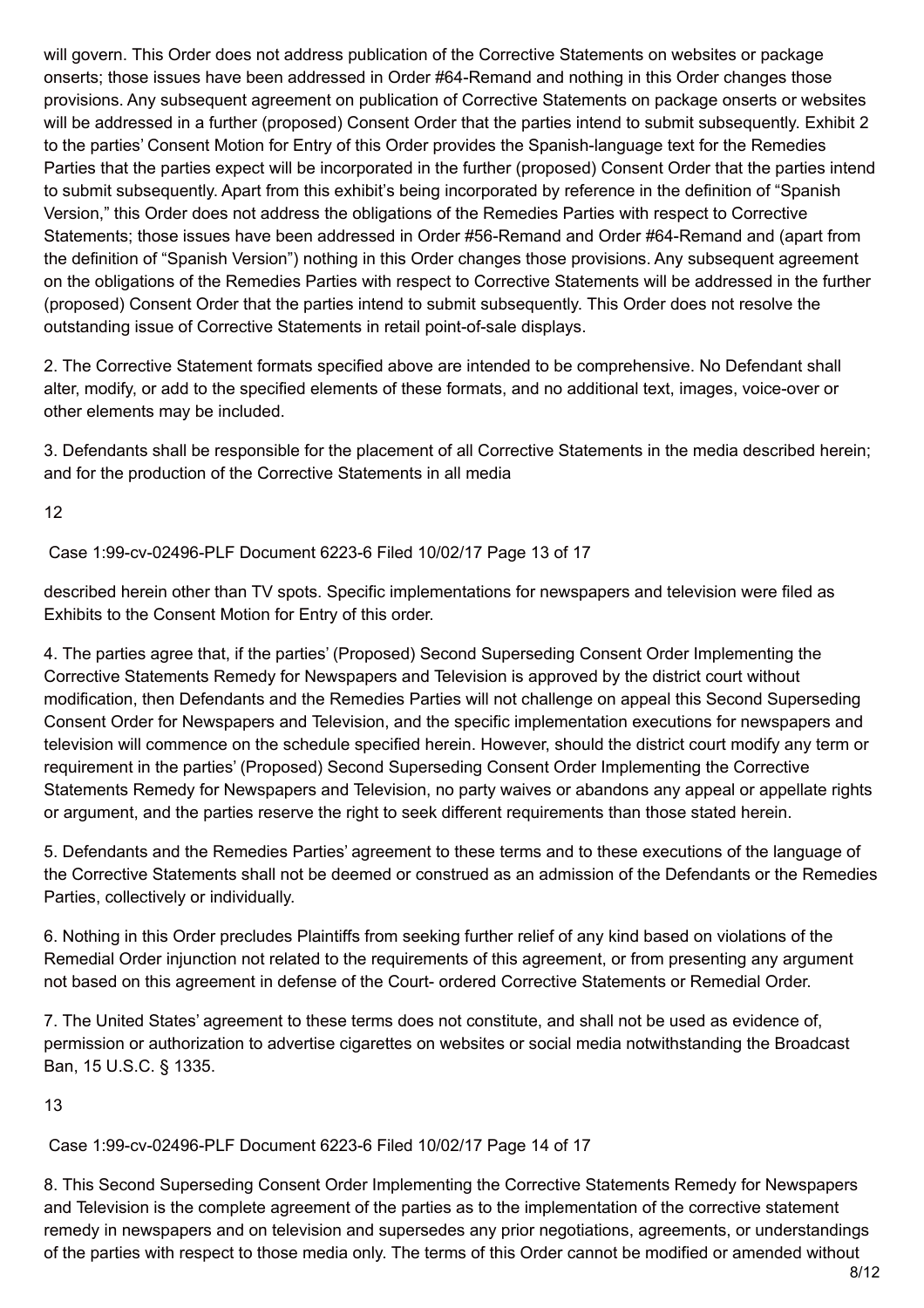written consent by all parties.

DATED: \_\_\_\_\_\_\_\_\_\_\_\_\_\_, 2017

PAUL L. FRIEDMAN United States District Judge

We consent to entry of the above superseding consent order:

Dated: October 2, 2017

JILL FURMAN, Deputy Director

ANDREW CLARK, Assistant Director

Consumer Protection Branch

 $\frac{1}{s}$  /s/  $\frac{1}{s}$ 

DANIEL K. CRANE-HIRSCH

Trial Attorney

Civil Division

United States Department of Justice

PO Box 386

Washington, DC 20044-0386

Telephone: 202-616-8242 (Crane-Hirsch)

Facsimile: 202-514-8742

E-mail address:

[daniel.crane-hirsch@usdoj…](mailto:daniel.crane-hirsch@usdoj.gov)

Attorneys for Plaintiff United States of

America

14

Case 1:99-cv-02496-PLF Document 6223-6 Filed 10/02/17 Page 15 of 17

 $/s/$ 

Katherine A. Meyer (D.C. Bar 244301)

MEYER GLITZENSTEIN & EUBANKS

LLC

4115 Wisconsin Ave., N.W. Suite 210

Washington, DC 20016

202-588-5206

[kmeyer@meyerglitz.com](mailto:kmeyer@meyerglitz.com)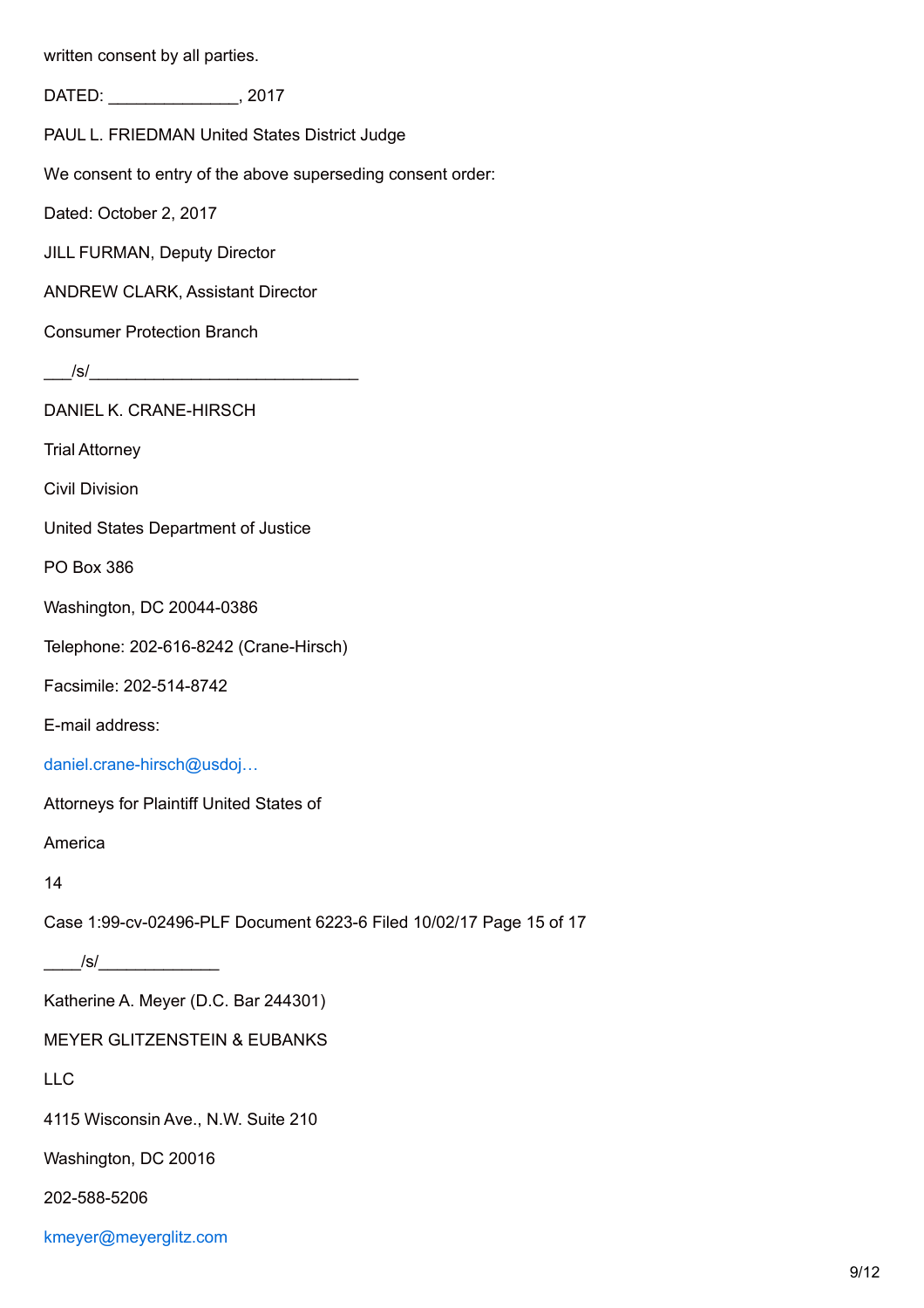#### Attorney for the Public Health

#### Plaintiff-Intervenors

 $/s/$ 

Anand Agneshwar

Arnold & Porter LLP

399 Park Avenue

New York, NY 10022-4690

Telephone: (212) 715-1107

Fax: (212) 715-1399

Miguel A. Estrada (D.C. Bar No. 456289)

GIBSON, DUNN & CRUTCHER LLP

1050 Connecticut Avenue, N.W.

Washington, D.C. 20036-5306

Telephone: (202) 955-8257

Fax: (202) 530-9016

Attorneys for Defendants

Altria Group, Inc. and Philip Morris USA

Inc.

15

Case 1:99-cv-02496-PLF Document 6223-6 Filed 10/02/17 Page 16 of 17

 $/\mathsf{s}/\mathsf{I}$ 

Peter J. Biersteker (D.C. Bar No. 358108)

JONES DAY

51 Louisiana Avenue, N.W.

Washington, D.C. 20001-2113

Telephone: (202) 879-3939

Fax: (202) 626-1700

Geoffrey K. Beach

R. Michael Leonard

WOMBLE CARLYLE SANDRIDGE &

RICE, PLLC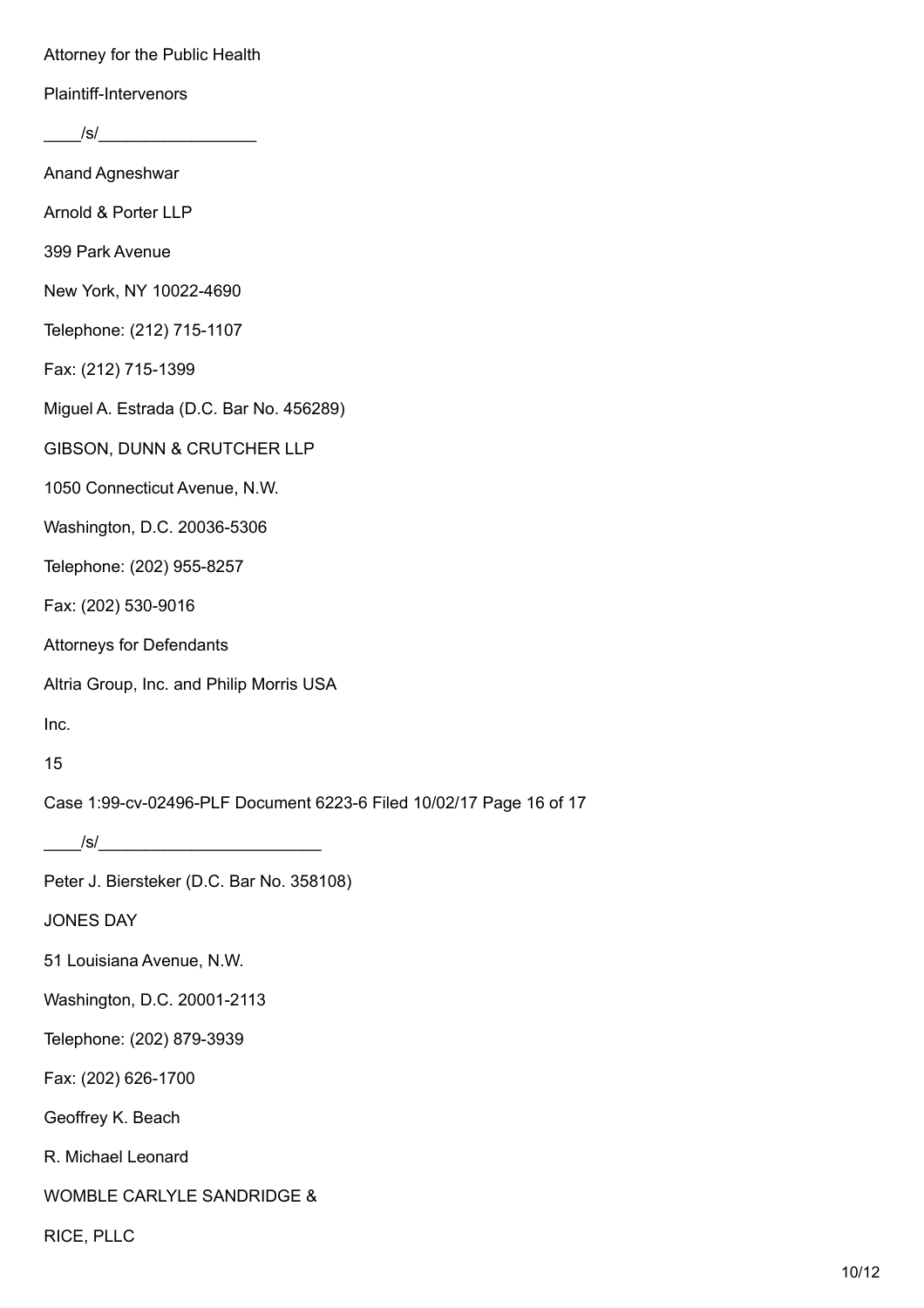One West Fourth Street Winston-Salem, NC 27101 Telephone: (336) 721-3721 Fax: (336) 733-8389 Jeffrey A. Mandell (D.C. Bar No. 999791) STAFFORD ROSENBAUM LLP 222 West Washington Avenue Madison, WI 53703 Telephone: (608) 256-0226 Fax: (608) 259-2600 Attorneys for Defendant R.J. Reynolds Tobacco Company (individually and as successor by merger to Brown & Williamson Tobacco Corporation and as successor to Lorillard Tobacco Company) 16 Case 1:99-cv-02496-PLF Document 6223-6 Filed 10/02/17 Page 17 of 17 \_\_\_\_/s/\_\_\_\_\_\_\_\_\_\_\_\_\_\_\_\_\_ Robert J. Brookhiser, Jr. (D.C. Bar No. 202168) Elizabeth B. McCallum (D.C. Bar No. 451361) BAKER & HOSTETLER LLP 1050 Connecticut Avenue, N.W. Washington, DC 20036-5304 Telephone: (202) 861-1500 Fax: (202) 861-1783 Attorneys for Post-Judgment Parties Regarding Remedies ITG Brands, LLC; Commonwealth Brands, Inc. and